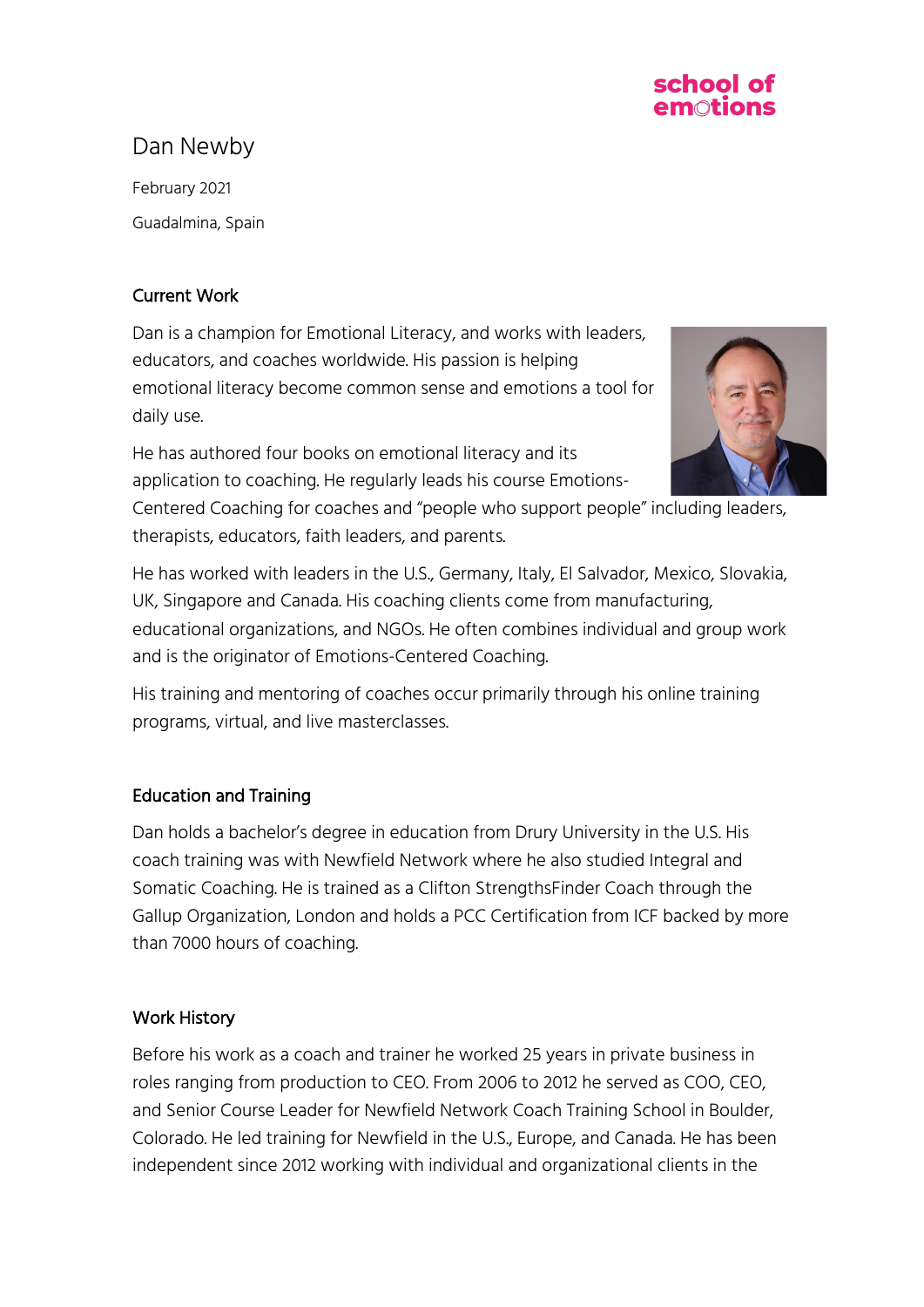

area of emotional literacy and Emotions-Centered Coaching, a methodology he developed.

### Personal History

Born in the U.S. Dan spent his elementary years in Congo, Northern Rhodesia, and Switzerland and, at 19, one year in Israel. His young and middle adult years Ihe lived in the Midwestern U.S., his father's ancestral home. In 2006 he relocated to Colorado and since 2012 has lived in Spain. He is married to Lucy Núñez who is his partner in School of Emotions and co-author of two of his books.

#### Material Resources

- The Unopened Gift: A Primer in Emotional Literacy available in English, Spanish, Italian, and Slovakian. Co-authored with Lucy Núñez.
- The Field Guide to Emotions: A Practical Orientation to 150 Essential Emotions available in Englsih. Co-authored with Curtis Watkins.
- 21 Days to Emotional Literacy: A Personal Journey available in English and Spanish. Co-authored with Lucy Núñez.
- The Journey Inside: Coaching to the Core available in English.
- Emoli™ Emotion Flash Cards cards and exercises to build emotional knowledge through play available in English, Spanish, and Slovakian.

#### **Courses**

- Emotions-Centered Coaching a 12-hour live course to build emotional literacy and introduce coaches to Emotions-Centered Coaching techniques
- Innovate Your Life a 12-hour live course that combines concrete innovation models with emotional distinctions and applies them to the students' current life challenges.
- Emotions and Coaching a six-module online training course to build emotional literacy in coaches, available at www.studyemotions.com
- Mastery in Safety Coaching a six-module online training course for safety leaders interested in developing coaching competencies, available at www.safetyrelations.com.
- Pilots' Emotional Fitness and Aviation Safety Leadership an online training course for airline pilots and crews to help build their emotional competence, available at www.safetyrelations.com